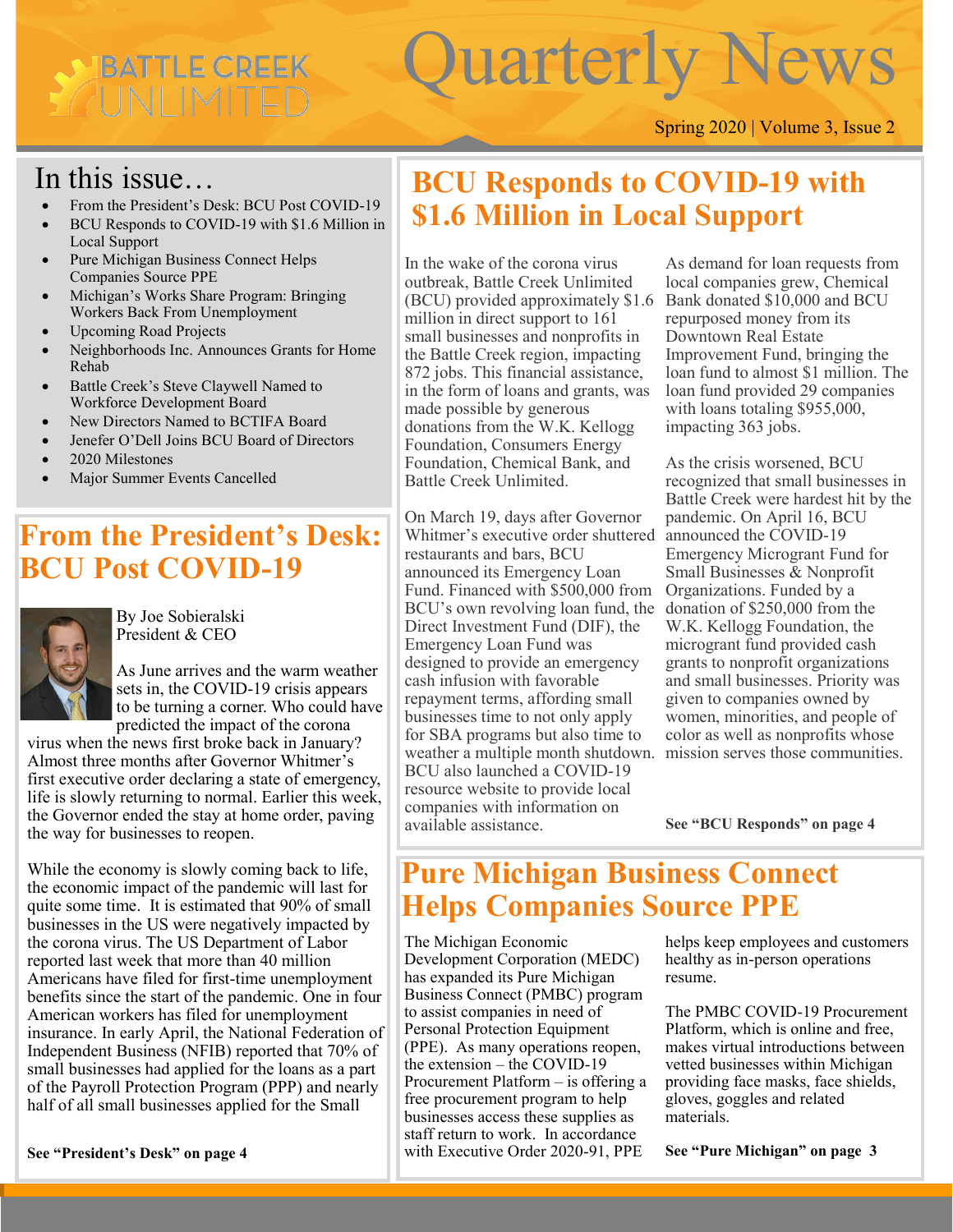## **Michigan's Work Share Program: Bringing Workers Back from Unemployment**

Michigan's Work Share program allows employers to restart their business and bring employees back from unemployment. Employers can bring employees back with reduced hours - while employees collect partial unemployment benefits to make up a portion of the lost wages. Employers can also retain their current workforce and are given the flexibility to choose which of their employees are part of a Work Share plan.

As a result of Executive Order 2020-57, Michigan's Work Share program eligibility requirements have been expanded:

- If business demand is down, employers participating in workshare can preserve their workforce while reducing hours and wages by 10 - 60%.
- Waived the time requirement that employers must be in business.
- Waived the requirement that employers have a current or positive balance with UIA.

#### **WORK SHARE REQUIREMENTS**

- Employers are given flexibility to organize which employees are in a Work Share plan.
- A plan must include a minimum of two employees and an employer can have multiple plans.
- Plans may be approved for a period of up to 52 consecutive weeks.
- Employee hours/wages may be reduced by a minimum of 10% up to a maximum 60%.
- Part-time employees are eligible, but Work Share does not apply to seasonal, temporary, or intermittent employment.
- Employees must be eligible to receive state unemployment benefits.
- Employer must obtain approval of any applicable collective bargaining unit representative.

• Employers participating in Work Share cannot modify employee fringe benefits.

plus the additional \$600 federal benefit With the Work Share program, a worker receives a reduced salary from an employer, but is given a percent of their state benefits through July. The reduction in work hours must result in an equivalent reduction in wages.

With Work Share, the employee would earn \$1,408/week through July 2020 vs. \$962 without Work Share. As businesses are reopened, Work Share can help employers bring back their employees from unemployment faster and allows employers to retain their workforce and avoid layoffs.

For more information, visit [Michigan.gov/](https://www.michigan.gov/leo/0,5863,7-336-78421_97241_89981_90231_90233_99653---,00.html) [WorkShare or](https://www.michigan.gov/leo/0,5863,7-336-78421_97241_89981_90231_90233_99653---,00.html) call the Michigan Office of Employer Ombudsman at 1-855-484-2636.

#### **Upcoming Road Projects**

With the warm weather comes construction season. Both the City of Battle Creek and Michigan Department of Transportation have several road repaving projects scheduled for 2020:

- Main Street from East Columbia Avenue to Dickman Road
- Main Street from Hamblin Avenue to Division Street
- Dickman Road from Helmer Road to M-66

Crews also will add a right-turn lane from westbound Dickman to northbound Kendall Street, to improve traffic flow at the intersection, and the Kendall Street railroad crossing.

Construction is tentatively planned for May through August and will require day and night lane closures with posted detours.



## **Neighborhoods Inc. Announces Grants for Home Rehab**



Neighborhoods Inc. of Battle Creek (NIBC) is now accepting grant applications to assist low to moderate income homeowners with home repairs and accessibility modifications.

The Neighborhood Impact Program (NIP) can provide up to \$7,500 for improvements such as new windows, furnaces, roofs, siding and other deferred maintenance. The Accessibility Modification Program (AMP) can provide up \$11,000 for elderly seniors or those with permanent disability for improvements like ramps, grab bars, roll-in showers and widened doorways. These programs are available on a first come, first served basis. For more information, contact NIBC at 269-968-1113 or by email at [neighbor@NIBC.org.](mailto:neighbor@NIBC.org) 

## **New Directors Named to the BCTIFA Board**

The Battle Creek City Commission recently named two new members to the Board of Directors for the Battle Creek Tax Increment Finance Authority (BCTIFA): Justin Hodge and Amber Straub. Mr. Hodge is the Chief Operating Officer of Advantage Sintered Metals and will serve on the board as a business representative while Ms. Straub will act as a city resident representative. Both will serve a 4-year term.

In April, Erick Stewart of Stewart Industries completed his tenure on the BCTIFA Board. Mr. Stewart was appointed to BCTIFA Board in July 2003 and served as Chairman since April 2018. Alana White took over as Board Chair at the May meeting.

We welcome Mr. Hodge and Ms. Straub to the BCTIFA and thank Mr. Stewart for his dedication and leadership over the past 16 years.

**2**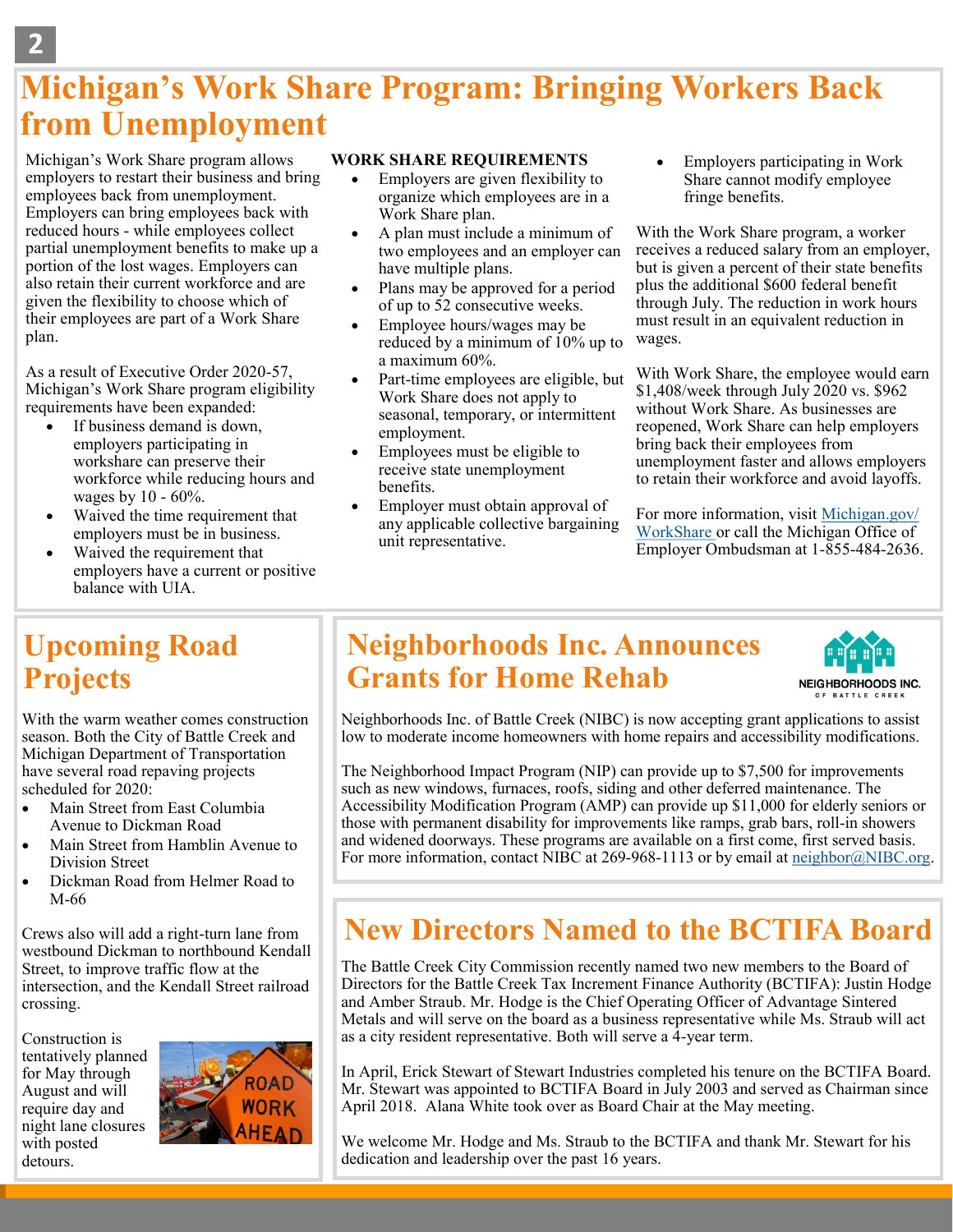#### **Battle Creek's Steve Claywell Named to Workforce Development Board**

On Friday, May 29, Governor Gretchen Whitmer signed an executive order creating the Michigan Workforce Development Board, a group devoted to strengthening the attainment efforts." quality of the state's labor market "through investment, education, and economic development efforts." Steve Claywell, secretary of the Battle Creek Tax Increment Finance Authority (TIFA), was among those named to the new Workforce Development Board.

"Here in Michigan, the birthplace of the middle class, we must all work together to ensure paths to opportunity for everyone. This board will be vital in continuing our efforts to grow both our workforce and our economy," Whitmer said. "This group of leaders will be

instrumental in bringing together efforts and partners from key industries to expand our workforce, economy and educational

Serving on the Battle Creek TIFA board since 2015**,** Claywell is president of the Michigan Building and Construction Trades Council, making him a natural addition to the Michigan Workforce Development Board. Claywell has been appointed to the board to represent the workforce and general labor in Michigan. BCU and the TIFA are excited for Claywell's recognition and appreciate the Battle Creek resident's continued efforts to create and advocate for a robust, skilled Michigan workforce.

The Workforce Development Board, which

was created in accordance with the federal Workforce Innovation and Opportunity Act, will be responsible for devising and routinely improving various talent initiatives for workers. The group will also advise Governor Whitmer on a commitment to help at least 60 percent of Michiganders achieve a postsecondary degree or certification equivalent by 2030.

The new board abolishes a current, similar state workforce development board. Updates reflect current organizational structure of state government and will help bring solutions for workers looking to improve their skills and move up into new roles and opportunities – and help Michigan employers find those employees.

#### **Pure Michigan...cont'd from page 1**

Vetted firms are those with supplier capacity to meet demand. Companies can also find essentials such as food, medical devices, paper products, cleaning supplies and equipment and other items.

While larger organizations may already have a PPE distribution plan in place for their employees and customers, the MEDC's free matchmaking platform is easily accessible to small-and mediumsized businesses. Buyers interested in the COVID-19 Procurement Platform might include childcare facilities, healthcare facilities, municipalities, food distribution centers and nonprofits, among others.

The Pure Michigan Business Connect program began several years ago as an avenue for keeping business-to-business purchasing in state. Now, under that same framework, Michigan firms can collaborate in new ways as day-to-day operations and overall business approaches evolve with changing health and safety regulations.

After a couple months of uncertainty, there are still more questions to be answered. What Michigan businesses can be sure of, however, is that there is an outlet for their PPE and other related needs to be met. To learn more, visit: [www.michiganbusiness.org/](https://www.michiganbusiness.org/services/pure-michigan-business-connect/ppe/) [services/pure](https://www.michiganbusiness.org/services/pure-michigan-business-connect/ppe/)-michigan-business -[connect/ppe/](https://www.michiganbusiness.org/services/pure-michigan-business-connect/ppe/)

## **2020 Milestones**

Several companies in the Fort Custer Industrial Park are observing big anniversaries this year. Omega Castings, one of the oldest companies in the park, will celebrate its  $45<sup>th</sup>$ anniversary in 2020. Observing its 35<sup>th</sup>



anniversary is Atlas Sales, while Kellogg Community College's Regional Manufacturing Technology Center (RMTC), Advantage Sintered Metal, Goodwill, and J.J. Steel all will celebrate 30 years in Battle Creek. Marley Precision will have its  $25<sup>th</sup>$  anniversary, and Binger Shipping Supplies, Stewart Industries, and WACO Classic Aircraft will all have their  $20<sup>th</sup>$  anniversaries. Advanced Plastics Manufacturing will celebrate 15 years in Battle Creek and TODA America (now BASF Toda America LLC) will observe its  $10<sup>th</sup>$  anniversary. Finally, the Battle Creek Tax Increment Finance Authority (BCTIFA) will have its 40<sup>th</sup> anniversary in 2020 and the Battle Creek Executive Airport at Kellogg Field will celebrate its 95<sup>th</sup> anniversary. BCU wishes everyone a happy anniversary and looks forward to many more prosperous years.



## **Jenefer O'Dell Joins BCU Board**

In May, Joel Wittenberg announced that he would step down from the BCU Board of Directors. Mr. Wittenberg, the Vice President and Chief Investment Officer at W.K. Kellogg Foundation, joined the BCU Board in March 2018. The Board named Jenefer O'Dell of the W.K. Kellogg Foundation to take his place. BCU appreciates Mr. Wittenberg's service over the past two years.